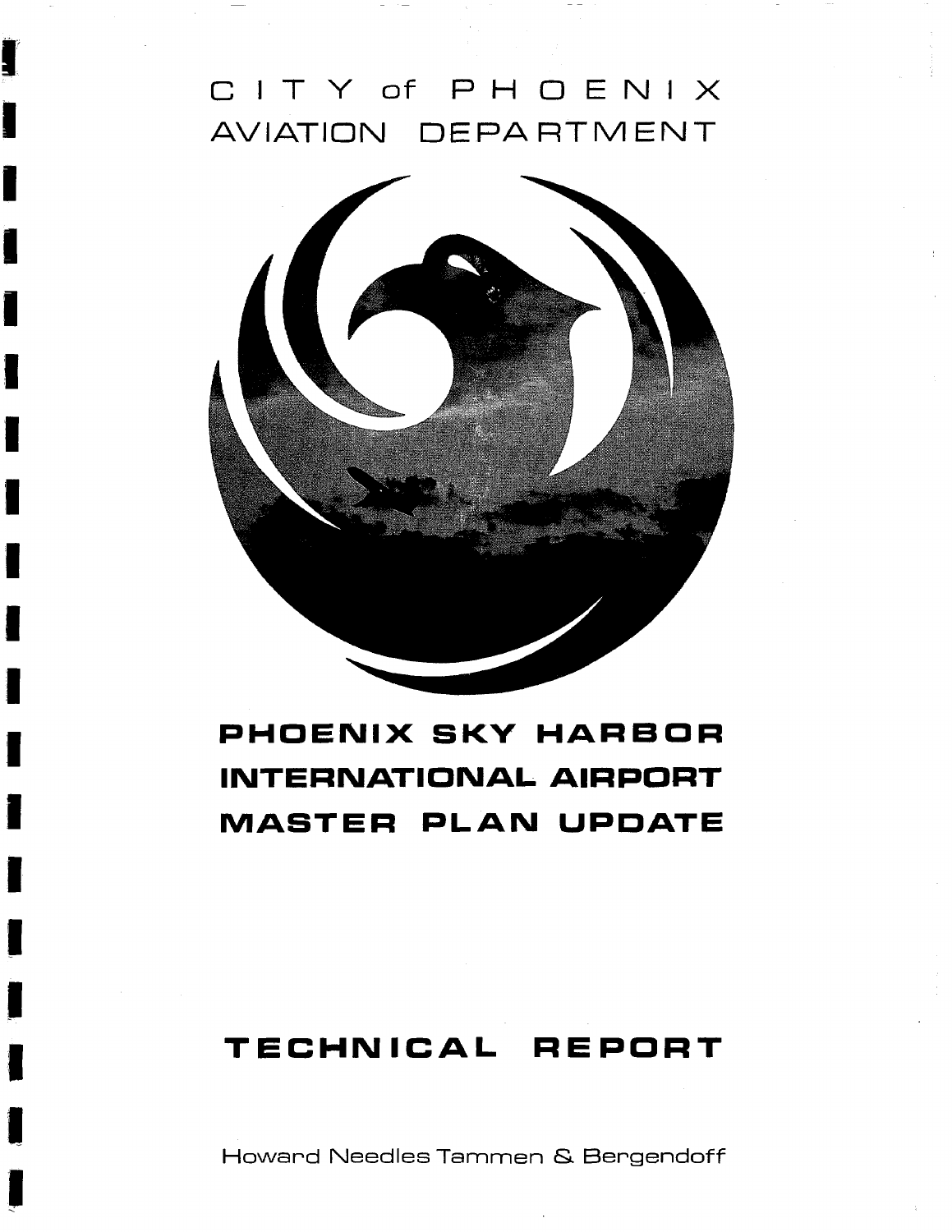### CITY OF PHOENIX AVIATION DEPARTMENT

I

,I

i

I

I

I

I

I

I

I

I

I

I

I

I

I

I

I

!

Phoenix Sky Harbor International Airport Master Plan Update

#### TECHNICAL REPORT

September 1989

HOWARD NEEDLES TAMMEN & BERGENDOFF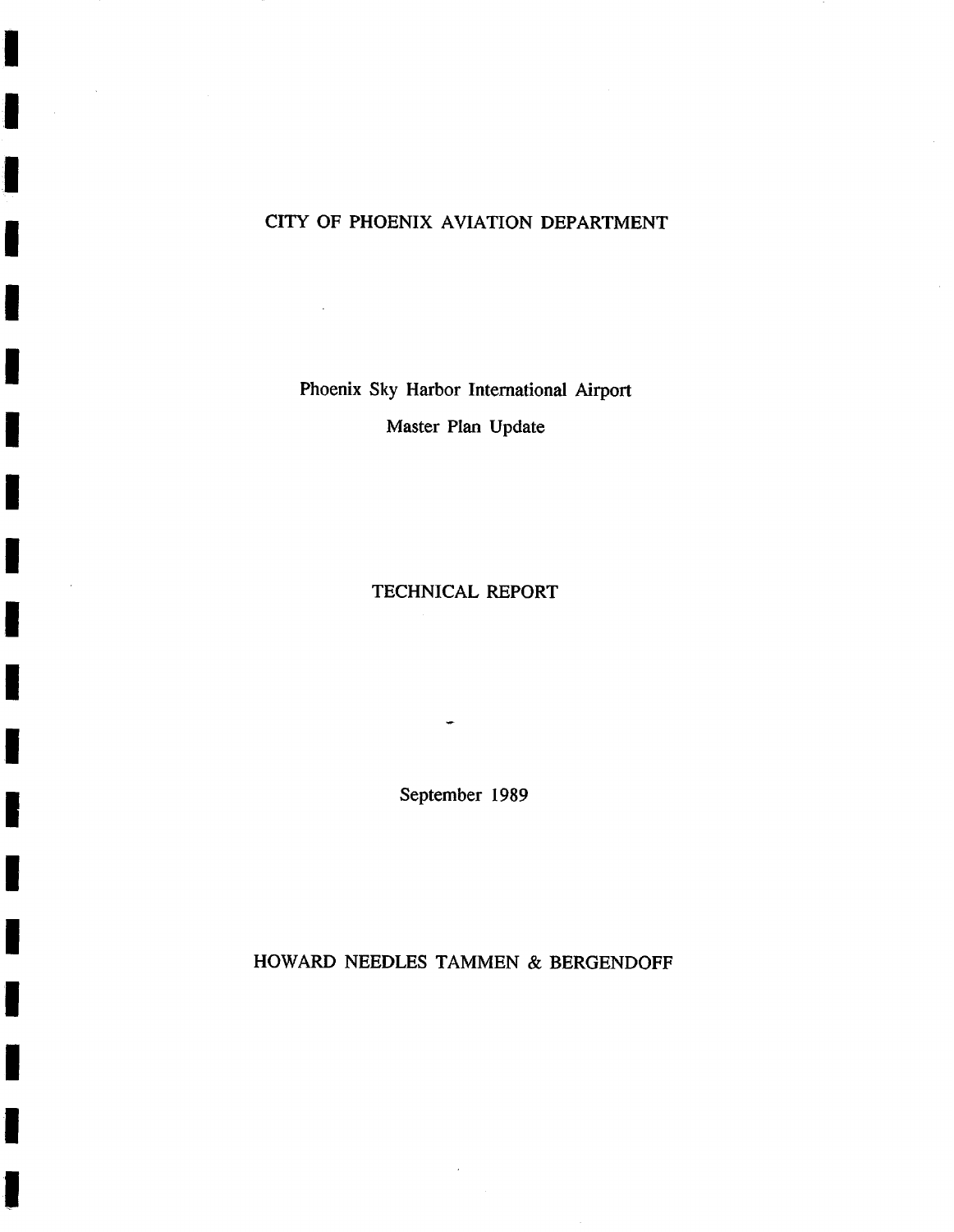## TABLE OF CONTENTS

 $\sim$   $-$ 

 $\sim$ 

## INTRODUCTION

**I** 

**!** 

**!** 

**I** 

**I** 

**!** 

**I** 

**!** 

**I** 

**I** 

**!** 

**I** 

**I** 

**I** 

**I** 

**I** 

**I** 

| I. |    | <b>PROGRAM OBJECTIVES</b>                                                                                                                                                                                | $I-1$                                                          |
|----|----|----------------------------------------------------------------------------------------------------------------------------------------------------------------------------------------------------------|----------------------------------------------------------------|
|    | 1. | <b>GENERAL</b>                                                                                                                                                                                           | $I-1$                                                          |
|    | 2. | <b>GUIDELINES &amp; POLICIES</b>                                                                                                                                                                         | $I-1$                                                          |
| П. |    | <b>DESCRIPTION OF AIRPORT FACILITIES</b>                                                                                                                                                                 | $II-1$                                                         |
|    |    | 1. AIRFIELD                                                                                                                                                                                              | $II-1$                                                         |
|    |    | A. Runway/Taxiway System<br>B. Landing and Navigational Aids<br>C. Obstacles and Clear Zones                                                                                                             | $II-1$<br>$II-2$<br>$II-4$                                     |
|    | 2. | PASSENGER TERMINALS                                                                                                                                                                                      | $II-5$                                                         |
|    |    | Terminal 1<br>A.<br><b>B.</b> Terminal 2<br>C. Terminal 3<br>D. Terminal 4<br>E. International Terminal                                                                                                  | $II-5$<br>$II-9$<br>$II-9$<br>$II-10$<br>$II-11$               |
|    | 3. | SURFACE TRANSPORTATION SYSTEM                                                                                                                                                                            | $II-11$                                                        |
|    |    | A. Regional Access<br><b>B.</b> Terminal Area Circulation<br>C. Curbside<br>D. Parking<br>E. Rental Car Operation<br>Commercial Service<br>$F_{\rm L}$                                                   | $II-11$<br>$II-12$<br>$II-13$<br>$II-14$<br>$II-14$<br>$II-15$ |
|    | 4. | <b>CARGO FACILITIES</b>                                                                                                                                                                                  | $II-15$                                                        |
|    | 5. | AIR NATIONAL GUARD                                                                                                                                                                                       | $II-15$                                                        |
|    | 6. | <b>GENERAL AVIATION</b>                                                                                                                                                                                  | $II-16$                                                        |
|    | 7. | <b>OTHER AIRPORT FACILITIES</b>                                                                                                                                                                          | $II-16$                                                        |
|    |    | A. Airport Rescue and Firefighting Facility (ARFF)<br>B. Air Traffic Control Tower and Other FAA Facilities<br>C. Fuel Storage and Distribution<br><b>Airport Equipment Maintenance Facilities</b><br>D. | $II-16$<br>$II-18$<br>$II-18$<br>$II-18$                       |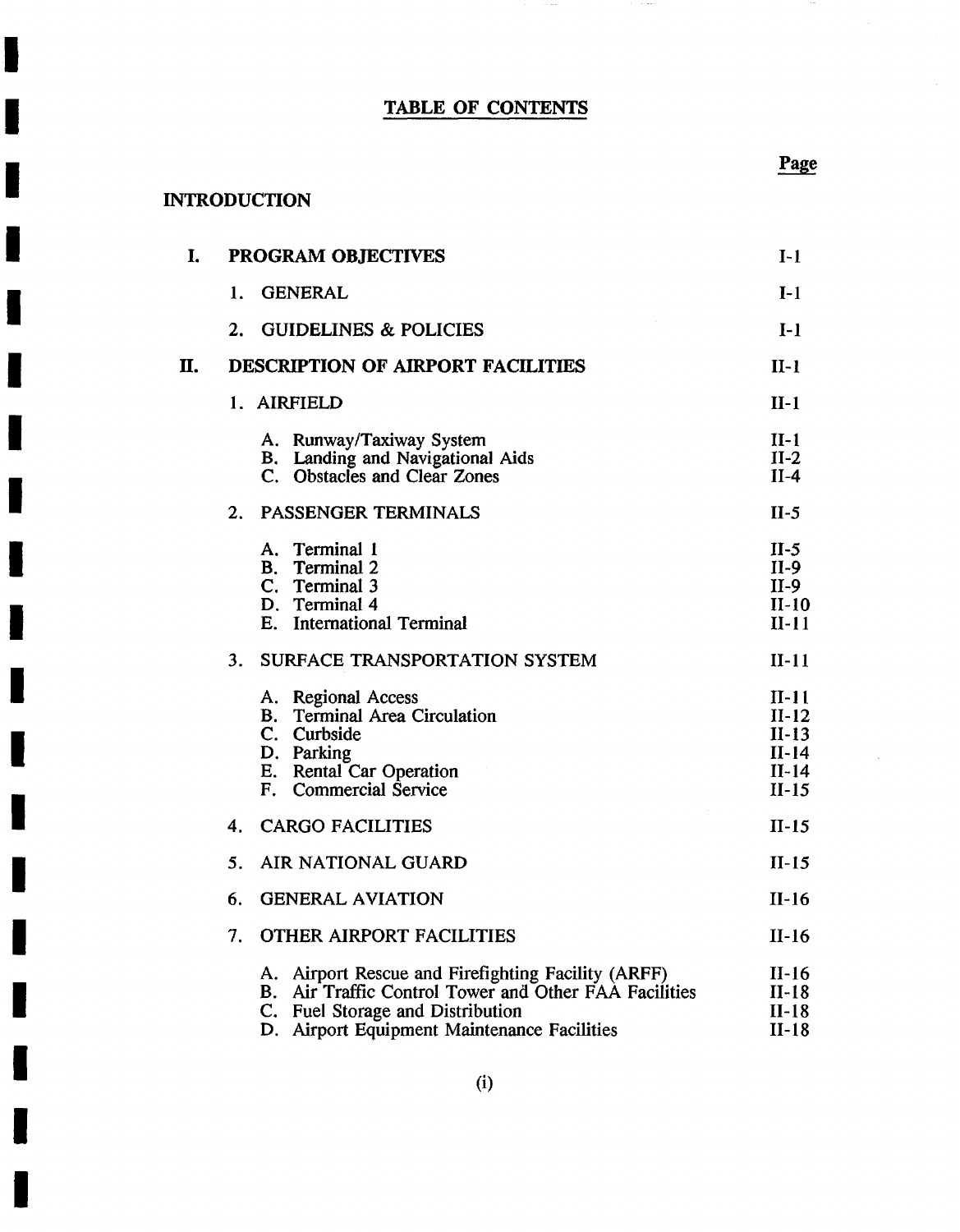$\mathbf{I}$ 

 $\frac{1}{2}$ 

**I** 

il

**!** 

!

**i** 

**!** 

**!** 

**I** 

**!** 

**!** 

**I** 

**!** 

**!** 

**I** 

**i** 

**I** 

i

|    |    |                                                                                                                                                                                                                                     | Page                                                                    |
|----|----|-------------------------------------------------------------------------------------------------------------------------------------------------------------------------------------------------------------------------------------|-------------------------------------------------------------------------|
|    |    | 8. AIRSPACE AND AIR TRAFFIC CONTROL                                                                                                                                                                                                 | $II-20$                                                                 |
|    |    | A. Airspace Management System<br><b>B.</b> Air Traffic Flows<br>C. Other Airports<br>D. Other Airspace Factors                                                                                                                      | $II-20$<br>$II-20$<br>$II-21$<br>$II-21$                                |
| Ш. |    | <b>COMMUNITY CHARACTERISTICS</b>                                                                                                                                                                                                    | $III-1$                                                                 |
|    | ⊪. | SOCIO-ECONOMIC CHARACTERISTICS                                                                                                                                                                                                      | $III-1$                                                                 |
|    |    | A. The Phoenix Metropolitan Area<br>B. The Immediate Airport Vicinity                                                                                                                                                               | $III-1$<br>$III-3$                                                      |
|    |    | 2. LAND USE                                                                                                                                                                                                                         | $III-3$                                                                 |
|    |    | A. Sky Harbor Center<br><b>B.</b> Salt River<br>C. Pueblo Grande Municipal Monument<br>D. Southern Pacific Railroad<br>E. Landfills<br>F. Industry and Commerce<br>G. Vacant Lands                                                  | $III-3$<br>$III-3$<br>$III-3$<br>III-4<br>$III-4$<br>$III-4$<br>$III-4$ |
|    | 3. | ZONING                                                                                                                                                                                                                              | $III-5$                                                                 |
|    | 4. | OPPORTUNITIES AND CONSTRAINTS                                                                                                                                                                                                       | $III-5$                                                                 |
|    |    | A. Relocation of 24th Street<br>B. Relocation of the Salt River<br>C. Use of the Salt River<br>D. The Proposed Roadway System on the East<br>E. The Southern Pacific Railroad<br>F. The Pueblo Grande National Monument<br>G. Noise | $III-5$<br>$III-6$<br>$III-6$<br>$III-6$<br>$III-6$<br>HI-6<br>$III-7$  |
|    |    | IV. AIRCRAFT OPERATIONS AND FORECASTS                                                                                                                                                                                               | $IV-1$                                                                  |
|    |    | 1. INTRODUCTION                                                                                                                                                                                                                     | $IV-1$                                                                  |
|    |    | 2. DOMESTIC AIR CARRIER FORECASTS                                                                                                                                                                                                   | $IV-1$                                                                  |
|    |    | 3. INTERNATIONAL AIR CARRIER FORECASTS                                                                                                                                                                                              | $IV-15$                                                                 |
|    |    | 4. AIR CARRIER SUMMARY                                                                                                                                                                                                              | $IV-20$                                                                 |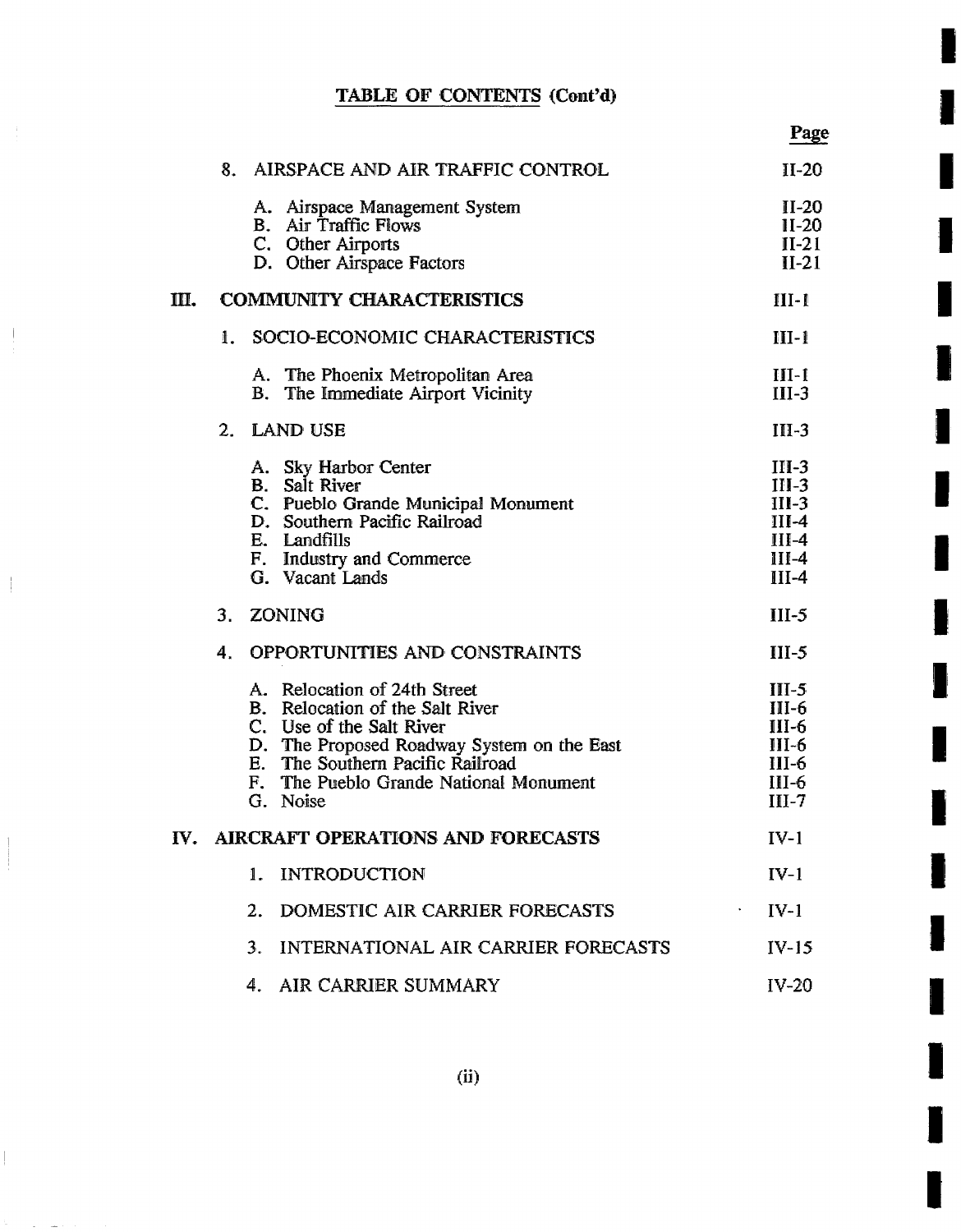**I** 

**I** 

**I** 

**I** 

**I** 

**I** 

**i** 

**I** 

**!** 

**I** 

**I** 

**I** 

**i** 

**!** 

**I** 

**I** 

**I** 

|    |                                                                                                                                                                                                                                           | Page                                                               |
|----|-------------------------------------------------------------------------------------------------------------------------------------------------------------------------------------------------------------------------------------------|--------------------------------------------------------------------|
|    | 5.<br>REGIONAL AIRLINE FORECASTS                                                                                                                                                                                                          | $IV-20$                                                            |
|    | 6.<br><b>AIR TAXI OPERATIONS</b>                                                                                                                                                                                                          | $IV-25$                                                            |
|    | 7.<br>AIR CARGO OPERATIONS                                                                                                                                                                                                                | $IV-25$                                                            |
|    | 8.<br><b>MILITARY OPERATIONS</b>                                                                                                                                                                                                          | $IV-25$                                                            |
|    | 9.<br><b>GENERAL AVIATION OPERATIONS</b>                                                                                                                                                                                                  | $IV-30$                                                            |
|    | 10. PASSENGER AND OPERATIONAL SUMMARY                                                                                                                                                                                                     | $IV-30$                                                            |
|    | 11.<br><b>AIRCRAFT FLEET MIX</b>                                                                                                                                                                                                          | $IV-30$                                                            |
|    | 12. ON-AIRPORT EMPLOYMENT                                                                                                                                                                                                                 | $IV-37$                                                            |
|    | CHAPTER V. AIRFIELD FACILITY REQUIREMENTS                                                                                                                                                                                                 | $V-1$                                                              |
| 1. | AIRFIELD CAPACITY AND DELAYS                                                                                                                                                                                                              | $V-1$                                                              |
|    | A. Demand<br><b>B.</b> Capacity<br>C. Delays and Costs of Delays<br>D. The Need for a Third Runway                                                                                                                                        | $V-2$<br>$V-2$<br>$V-2$<br>$V-8$                                   |
| 2. | OTHER AIRFIELD AND RUNWAY REQUIREMENTS                                                                                                                                                                                                    | $V-9$                                                              |
|    | A. Runway Configurations<br>B. Runway Length Requirements<br>C. Runway Widths<br>D. Runway Clearances                                                                                                                                     | $V-9$<br>$V-10$<br>$V-13$<br>$V-13$                                |
| 3. | TAXIWAY REQUIREMENTS                                                                                                                                                                                                                      | $V-14$                                                             |
|    | A. Current Taxiway Improvements<br>B. Additional Taxiway Improvements<br>C. Additional Crossover Taxiways<br>D. Exit Taxiway Improvements<br>E. Parallel Taxiways<br>F. Holding Apron Improvements<br>G. Taxiways for Proposed New Runway | $V-14$<br>$V-15$<br>$V-15$<br>$V-16$<br>$V-16$<br>$V-17$<br>$V-17$ |
| 4. | <b>RUNWAY STRENGTHS</b>                                                                                                                                                                                                                   | $V-17$                                                             |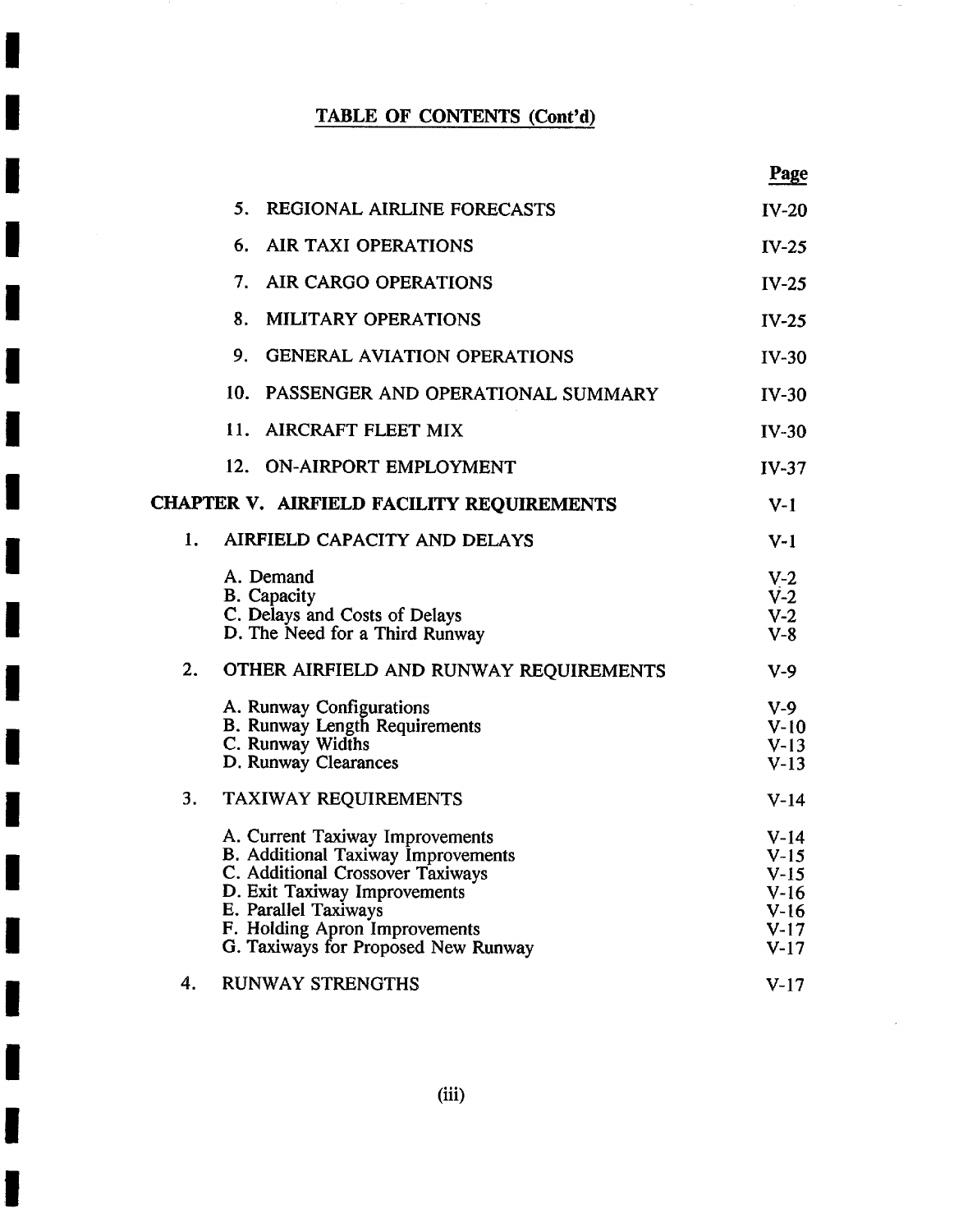.

 $\frac{1}{2}$ 

 $\overline{\phantom{a}}$ 

-I

**I** 

**I** 

**I** 

**!** 

**I** 

**I** 

**I** 

**I** 

**I** 

**I** 

**I** 

**I** 

**I** 

**I** 

|                  |                                                                                                                                                                                                         | Page                                          |
|------------------|---------------------------------------------------------------------------------------------------------------------------------------------------------------------------------------------------------|-----------------------------------------------|
| 5.               | NAVIGATIONAL AIDS                                                                                                                                                                                       | $V-18$                                        |
|                  | A. Landing Aids<br><b>B.</b> Navigational Aids                                                                                                                                                          | $V-18$<br>$V-18$                              |
|                  | <b>CHAPTER VI. PASSENGER TERMINAL FACILITY</b><br><b>REQUIREMENTS</b>                                                                                                                                   | $VI-1$                                        |
| 1.               | <b>GATE ANALYSIS</b>                                                                                                                                                                                    | $VI-1$                                        |
|                  | A. Existing Gates<br>B. Forecasts of Future Gate Requirements<br>C. Assumptions - Passenger Terminal Changes                                                                                            | $VI-1$<br>$VI-1$<br>$VI-4$                    |
| $\overline{2}$ . | <b>ALTERNATIVES</b>                                                                                                                                                                                     | $VI-4$                                        |
|                  | A. Two Scenarios<br><b>B.</b> Summary of Gate Requirements                                                                                                                                              | $VI-4$<br>$VI-5$                              |
| 3.               | TERMINAL FACILITY REQUIREMENTS                                                                                                                                                                          | $VI-5$                                        |
| 4.               | <b>INTERNATIONAL PASSENGER FACILITIES</b>                                                                                                                                                               | VI-8                                          |
| 5.               | <b>COMMUTER PASSENGER FACILITIES</b>                                                                                                                                                                    | $VI-9$                                        |
|                  | CHAPTER VII. OTHER FACILITY REQUIREMENTS                                                                                                                                                                | $VII-1$                                       |
| 1.               | AIR CARGO FACILITY REQUIREMENTS                                                                                                                                                                         | $VII-1$                                       |
|                  | A. Existing Air Cargo Facilities<br><b>B.</b> Future Requirements                                                                                                                                       | VII-1<br>$VII-1$                              |
| 2.               | GENERAL AVIATION FACILITY REQUIREMENTS                                                                                                                                                                  | $VII-3$                                       |
|                  | A. Existing Capacity<br><b>B.</b> Requirements                                                                                                                                                          | VII-3<br>VII-3                                |
| 3.               | SUPPORT FACILITY REQUIREMENTS                                                                                                                                                                           | $VII-4$                                       |
|                  | A. City Maintenance Facilities<br>B. Airline Maintenance Hangars<br>C. Fuel Storage Facilities<br>D. Airport Rescue and Firefighting Facilities (ARFF)<br>E. Federal Aviation Administration Facilities | VII-4<br>$VII-4$<br>VII-4<br>$VII-5$<br>VII-6 |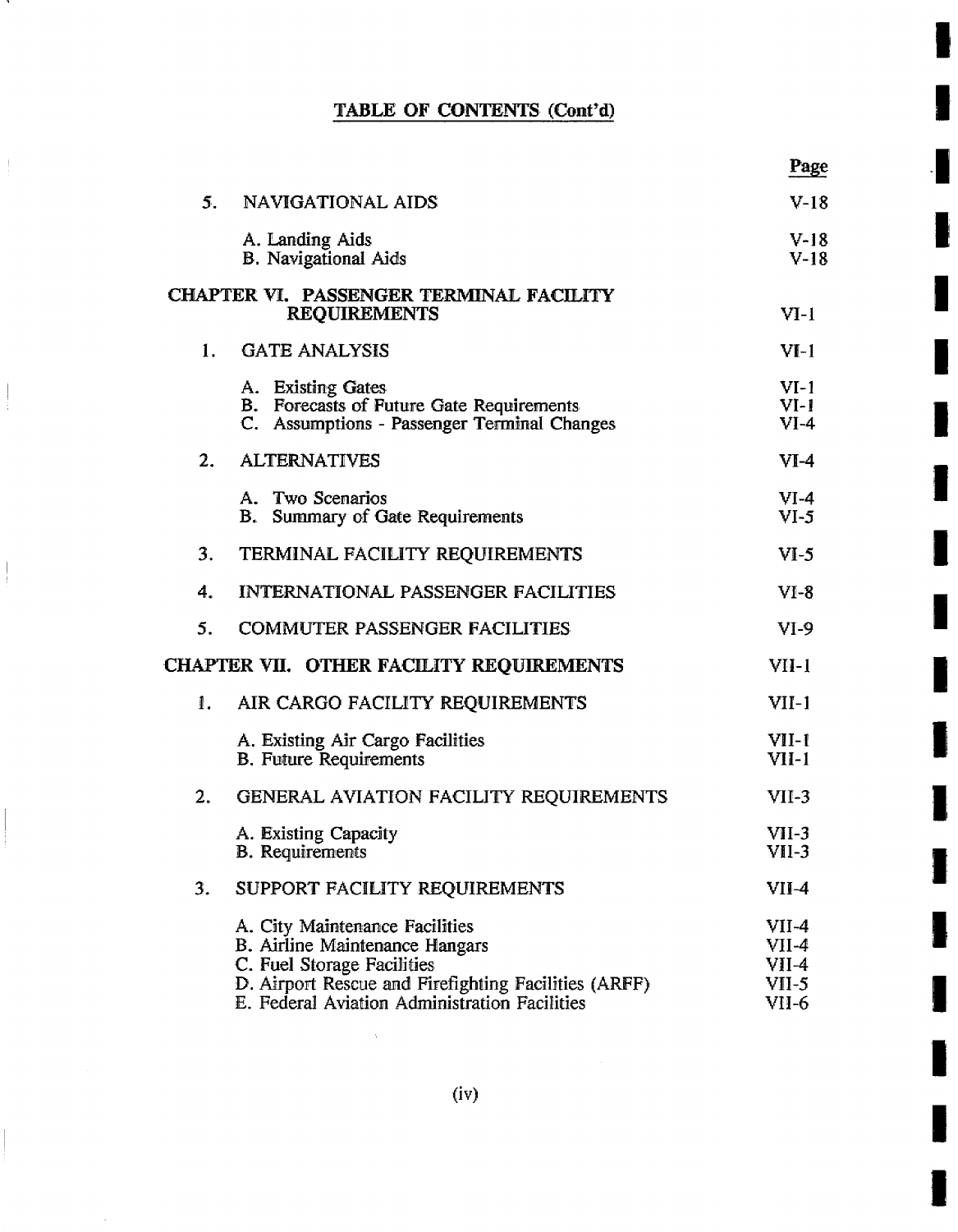**i** 

**I** 

**i** 

**!** 

**!** 

**I** 

**I** 

**I** 

**!** 

**!** 

**!** 

**!** 

**!** 

**I** 

**!** 

**I** 

**I** 

**i** 

 $\ddot{\phantom{a}}$ 

|    | F. U.S. Postal Facility<br>G. Airline Ground Equipment Maintenance Facilities<br>H. Airline Flight Kitchens             | VII-6<br>VII-6<br>$VII-6$                                  |
|----|-------------------------------------------------------------------------------------------------------------------------|------------------------------------------------------------|
|    | <b>CHAPTER VIII. SURFACE ACCESS AND PARKING FACILITIES</b>                                                              | $VIII-1$                                                   |
| 1. | <b>REGIONAL ACCESS ROADS</b>                                                                                            | $VIII-1$                                                   |
|    | A. Capacity of Access Roadways<br><b>B.</b> Access Roadway Requirements                                                 | VIII-1<br>VIII-2                                           |
| 2. | INTERNAL ROAD SYSTEM REQUIREMENTS                                                                                       | VIII-2                                                     |
|    | A. Capacity of Internal Roadways<br><b>B.</b> Internal Road System Requirements                                         | $VIII-2$<br>VIII-4                                         |
| 3. | <b>CURB SPACE REQUIREMENTS</b>                                                                                          | VIII-4                                                     |
|    | A. Capacity of Curbspace<br><b>B.</b> Curbspace Requirements                                                            | $VIII-4$<br>VIII-5                                         |
| 4. | PARKING REQUIREMENTS                                                                                                    | VIII-5                                                     |
|    | A. Capacity of Existing Public Parking Facilities<br>B. Public Parking Requirements<br>C. Employee Parking Requirements | VIII-5<br>VIII-5<br><b>VIII-10</b>                         |
| 5. | OTHER TRANSPORTATION REQUIREMENTS                                                                                       | <b>VIII-10</b>                                             |
|    | A. Rental Cars<br><b>B. Public Service Vehicles</b><br>C. Rail Transit<br>D. Intra-Terminal Movement                    | $VIII-10$<br><b>VIII-12</b><br>$VIII-12$<br><b>VIII-12</b> |
|    | CHAPTER IX. AIRFIELD CONCEPTS                                                                                           | $IX-1$                                                     |
|    | 1. ALTERNATIVE LAYOUTS, EAST END OF<br>PROPOSED THIRD PARALLEL RUNWAY                                                   |                                                            |
|    | A. Third Parallel Runway<br><b>B.</b> Extensions of Existing Runways                                                    | $IX-1$<br>$IX-3$                                           |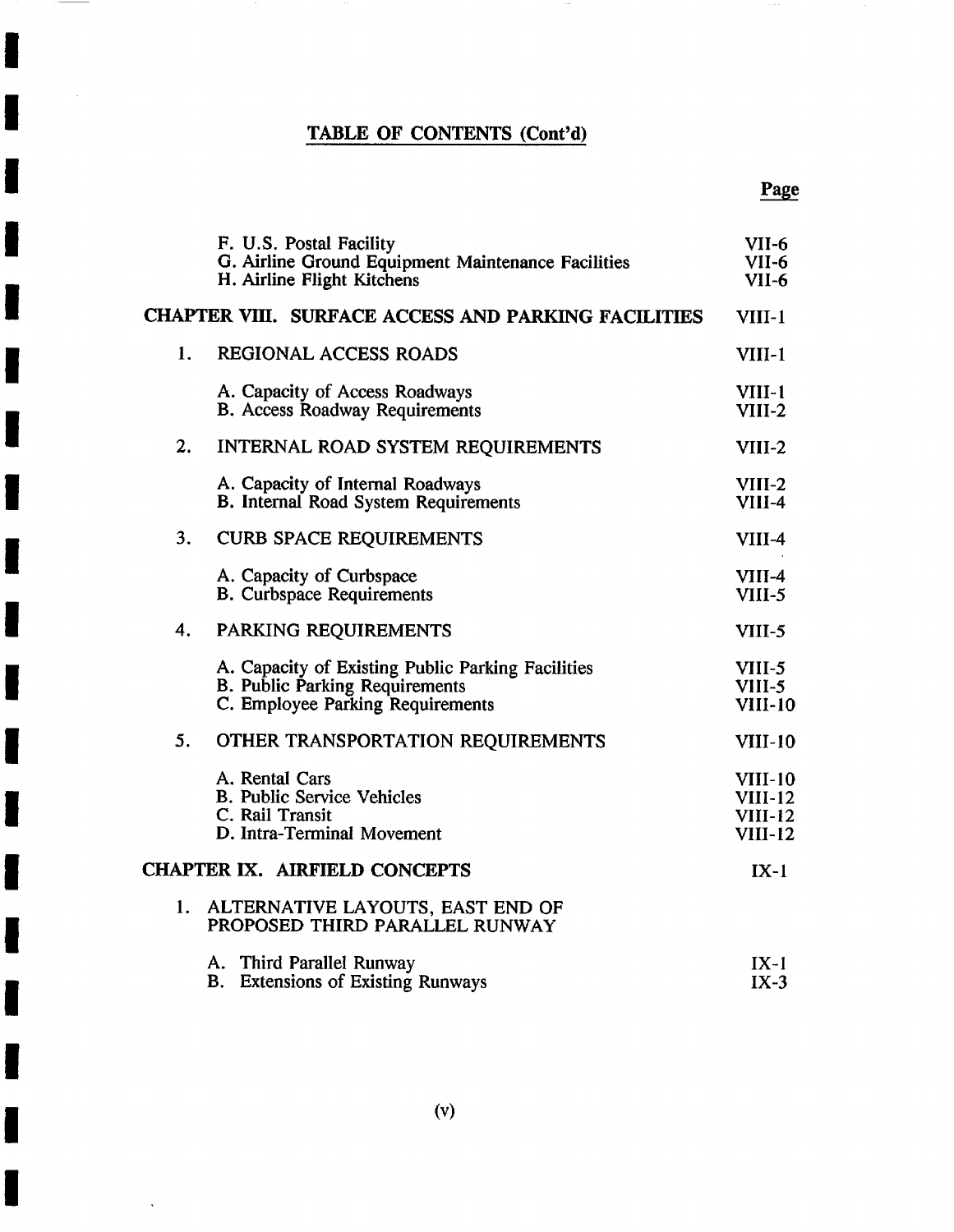л.

 $\frac{1}{2}$ 

 $\mathbb{F}$ 

 $\begin{array}{c} \hline \end{array}$ 

**I** 

**I** 

**I** 

**I** 

**!** 

**!** 

**I** 

**I** 

**I** 

**i** 

!

**!** 

**!** 

**I** 

**i** 

**I** 

**i** 

**i** 

|                  |                                                                                                                                                                                                                                                                                                                           | Page                                                                       |
|------------------|---------------------------------------------------------------------------------------------------------------------------------------------------------------------------------------------------------------------------------------------------------------------------------------------------------------------------|----------------------------------------------------------------------------|
| 2.               | PROPOSED AIRFIELD IMPROVEMENTS                                                                                                                                                                                                                                                                                            | $IX-3$                                                                     |
|                  | A. Crossover Taxiways<br><b>B.</b> Other Taxiway Improvements                                                                                                                                                                                                                                                             | $IX-3$<br>$IX-4$                                                           |
|                  | 3. PROPOSED NAVIGATIONAL AIDS                                                                                                                                                                                                                                                                                             | $IX-6$                                                                     |
|                  | A. Navigational Aids<br><b>B.</b> Landing Aids                                                                                                                                                                                                                                                                            | $IX-6$<br>$IX-7$                                                           |
|                  | <b>CHAPTER X. PASSENGER TERMINAL CONCEPTS</b>                                                                                                                                                                                                                                                                             | $X-1$                                                                      |
| 1.               | PROPOSED IMPROVEMENTS, DOMESTIC TERMINALS                                                                                                                                                                                                                                                                                 | $X-1$                                                                      |
|                  | A. Introduction<br>B. Terminals 1 and 2<br>C. Terminal 3<br>D. Terminal 4                                                                                                                                                                                                                                                 | $X-1$<br>$X-3$<br>$X-3$<br>$X-7$                                           |
| 2.               | PROPOSED INTERNATIONAL TERMINAL FACILITIES                                                                                                                                                                                                                                                                                | $X - 7$                                                                    |
| 3.               | PROPOSED COMMUTER TERMINAL FACILITIES                                                                                                                                                                                                                                                                                     | $X-11$                                                                     |
|                  | CHAPTER XI. CONCEPT FOR OTHER AIRPORT FACILITIES                                                                                                                                                                                                                                                                          | $XI-1$                                                                     |
| 1.               | PROPOSED AIR CARGO FACILITIES                                                                                                                                                                                                                                                                                             | $XI-1$                                                                     |
| $\overline{2}$ . | PROPOSED GENERAL AVIATION FACILITIES                                                                                                                                                                                                                                                                                      | $XI-1$                                                                     |
| 3.               | PROPOSED SUPPORT FACILITIES                                                                                                                                                                                                                                                                                               | $XI-2$                                                                     |
|                  | A. City Maintenance Facilities<br><b>B.</b> Airline Maintenance Facilities<br>C. Fuel Storage Facilities<br>D. Airport Rescue and Firefighting Facilities (ARFF)<br>E. Air Traffic Control Tower and Other FAA Facilities<br>F. Miscellaneous Uses, West End of Airport<br>G. Airline Flight Kitchens<br>H. Airport Hotel | $XI-2$<br>$XI-2$<br>$XI-3$<br>$XI-4$<br>$XI-4$<br>XI-5<br>$XI-6$<br>$XI-6$ |
|                  | <b>CHAPTER XII. SURFACE ACCESS AND PARKING CONCEPTS</b>                                                                                                                                                                                                                                                                   | $XII-1$                                                                    |
|                  | 1. PROPOSED CONNECTIONS TO REGIONAL<br><b>HIGHWAY SYSTEMS</b>                                                                                                                                                                                                                                                             | $XII-1$                                                                    |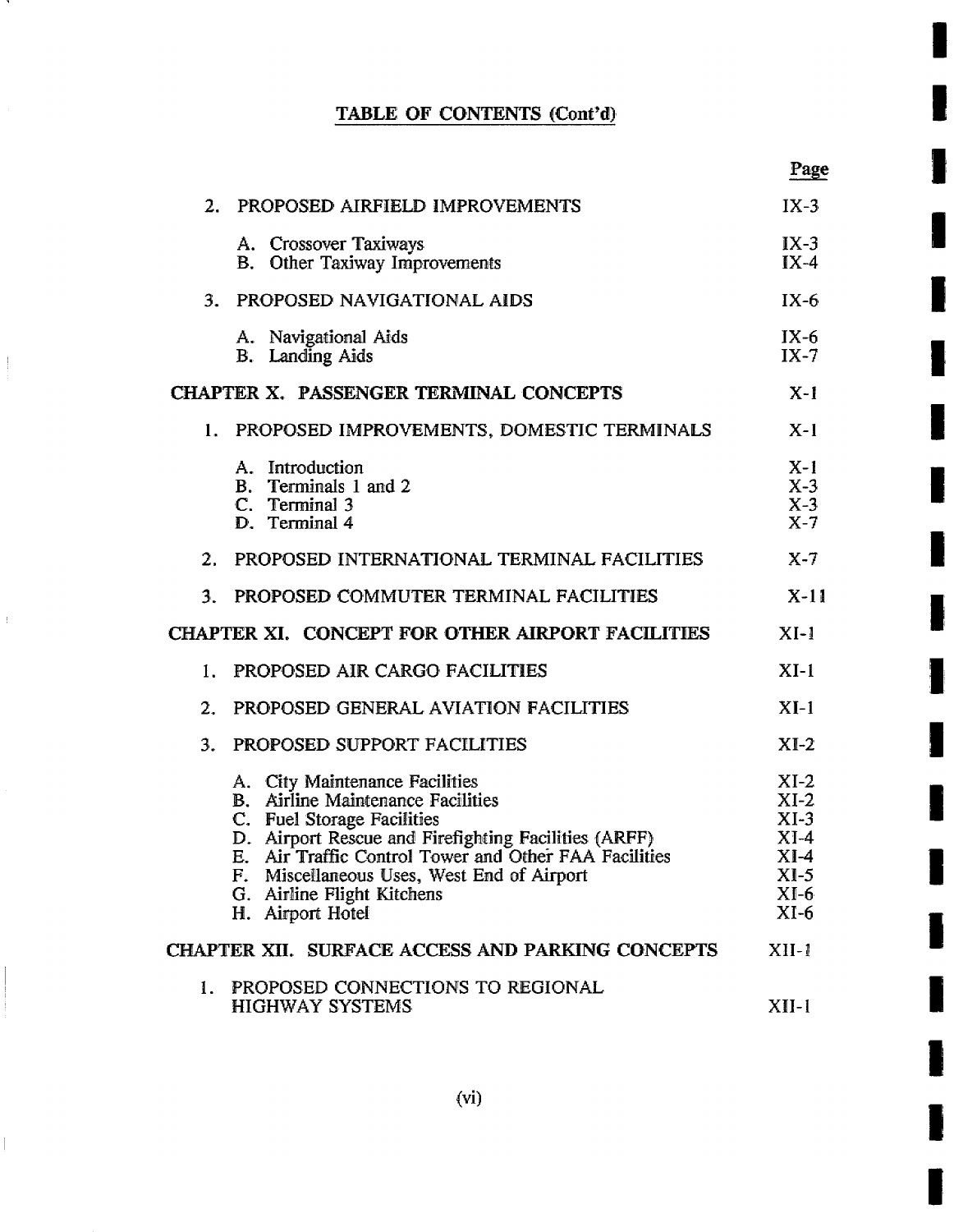$\sim 10^{11}$  km

**I** 

**!** 

**!** 

**i** 

**I** 

**i** 

**I** 

**I** 

**!** 

**I** 

**I** 

**I** 

**I** 

**I** 

**!** 

**I** 

**!** 

|    |                                                           | Page                 |
|----|-----------------------------------------------------------|----------------------|
|    | A. West End of Airport<br><b>B.</b> East End of Airport   | XII-1<br>$XII-1$     |
| 2. | PROPOSED IMPROVEMENTS TO<br><b>INTERIOR ROADWAYS</b>      | $XII-2$              |
|    | A. Sky Harbor Boulevard<br>Other Public Road<br><b>B.</b> | $XII-2$<br>$XII-3$   |
| 3. | PROPOSED PARKING IMPROVEMENTS                             | $XII-4$              |
|    | A. Terminal Parking<br><b>B.</b> Remote Parking           | $XII-4$<br>$XII-4$   |
| 4. | PROPOSED RAIL TRANSIT FACILITIES                          | $XII-5$              |
|    | A. Alignments                                             | $XII-5$              |
|    | CHAPTER XIII. AIR NATIONAL GUARD FACILITIES               | $XIII-1$             |
| 1. | <b>INTRODUCTION</b>                                       | $XIII-1$             |
| 2. | THE NEED TO RELOCATE                                      | $XIII-1$             |
| 3. | RELOCATION ALTERNATIVES                                   | $XIII-2$             |
| 4. | <b>EVALUATION OF ALTERNATIVE SITES</b>                    | $XIII-3$             |
|    | A. Evaluation Criteria<br><b>B.</b> Site Evaluation       | $XIII-3$<br>$XIII-4$ |
| 5. | COST OF REPLACEMENT FACILITIES                            | $XIII-8$             |
| 6. | <b>CONCLUSION</b>                                         | XIII-8               |
|    | AIRPORT LAND USE CONCEPT PLAN<br><b>CHAPTER XIV.</b>      | $XIV-1$              |
|    | 1. LAND ACQUISITIONS                                      | $XIV-1$              |
|    | 2. AIRPORT LAND USE CONCEPT                               | $XIV-1$              |
|    | <b>CHAPTER XV. DEVELOPMENT COSTS</b>                      | $XV-1$               |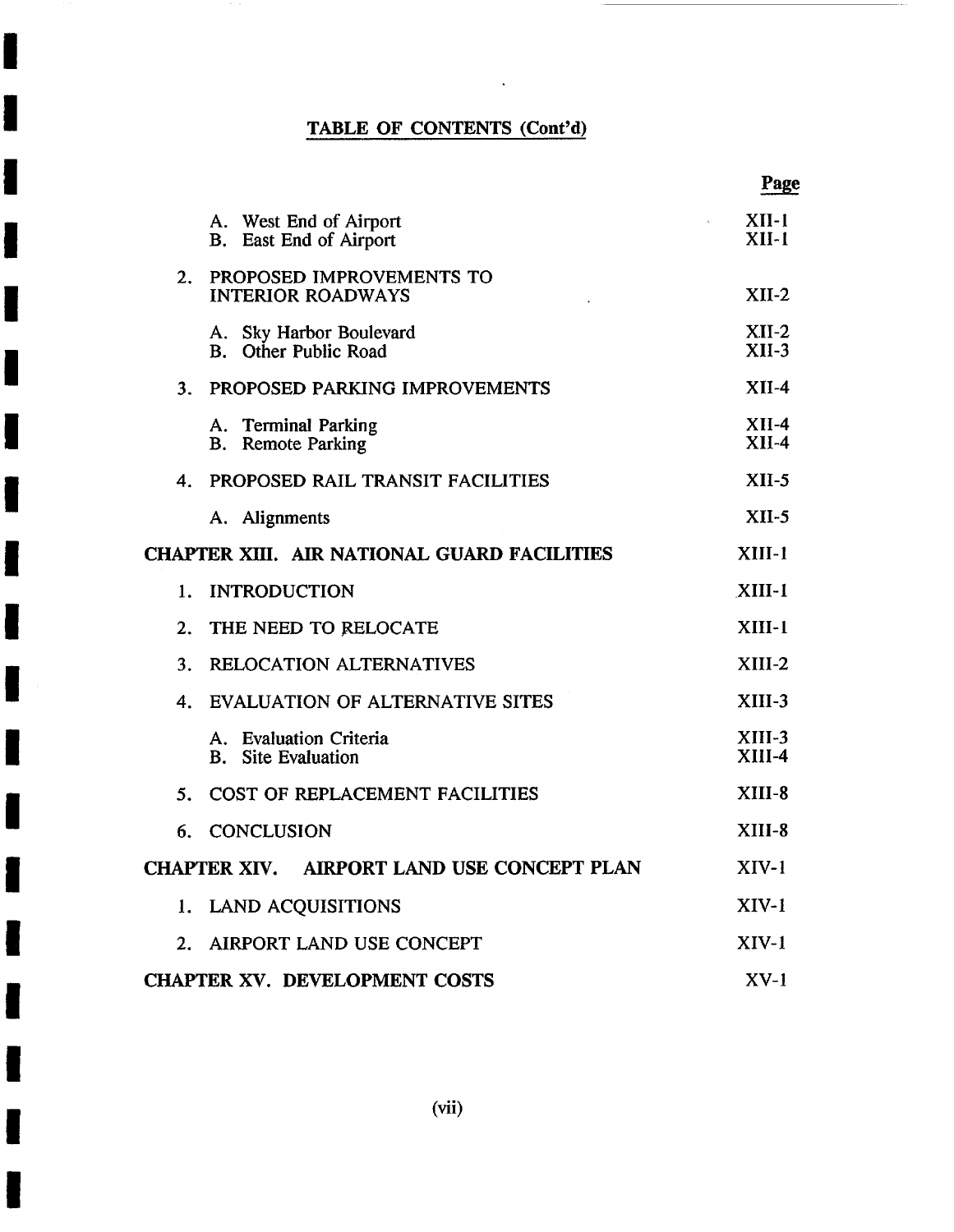#### Page

**I** 

**I** 

**I** 

**I** 

**I** 

**I** 

**I** 

**I** 

**I** 

**!** 

**!** 

**I** 

**I** 

**I** 

**I** 

**I** 

**!** 

#### CHAPTER XVI. AIRPORT PLANS

 $\left\vert \right\rangle$ 

XVI-I

|    | Airport Layout Plan (ALP)                   | $XVI-2$ |
|----|---------------------------------------------|---------|
| 2. | Terminal Area Plan                          | $XVI-3$ |
| 3. | General Aviation Area Plan                  | $XVI-4$ |
| 4. | Far Part 77 Surfaces                        | $XVI-5$ |
| 5. | Runways 8L & 26R, Approach Plans & Profiles | $XVI-6$ |
| 6. | Runways 8R & 26L, Approach Plans & Profiles | $XVI-7$ |
| 7. | Runways 8N & 26N (New) Approach Plans       | $XVI-8$ |
|    | & Profiles                                  |         |

#### **APPENDIX A**  RUNWAY **LENGTH**  REQUIREMENTS ANALYSIS

#### **APPENDIX B DETAILED** FACILITY REQUIREMENTS CALCULATIONS TERMINAL FACILITIES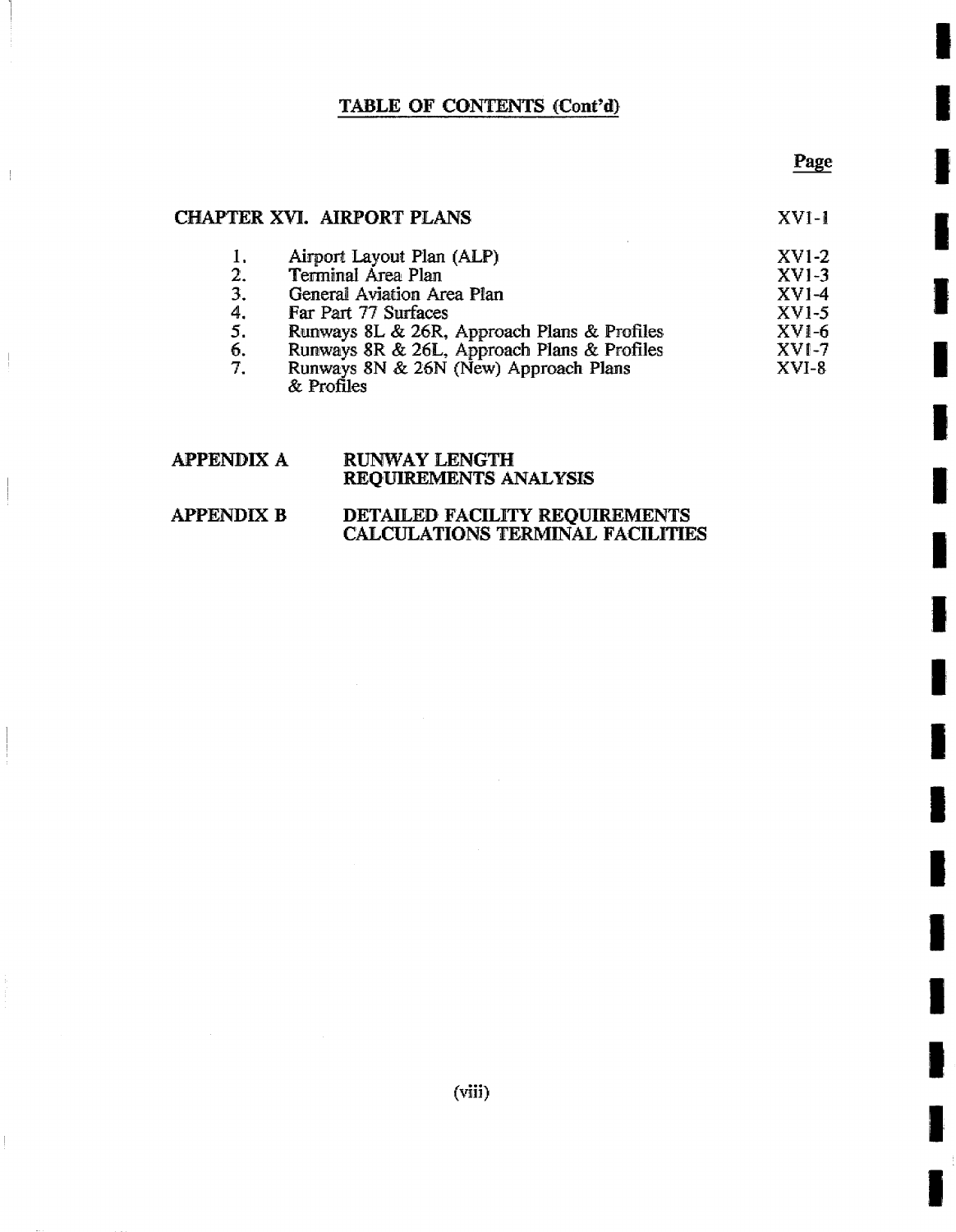## **LIST OF TABLES**

 $\sim$ 

**I** 

**I** 

**I** 

**I** 

**I** 

**I** 

**I** 

**I** 

**I** 

**I** 

**I** 

**I** 

**I** 

**I** 

**I** 

**I** 

**I** 

**I** 

 $\ddot{\phantom{a}}$ 

| <b>Table</b>         |                                                                                                  | Page                       |
|----------------------|--------------------------------------------------------------------------------------------------|----------------------------|
| II.1<br>II.2<br>II.3 | <b>Pavement Strengths</b><br>Landing and Navigational Aids<br>Obstructions to Imaginary Surfaces | $II-3$<br>$II-3$<br>$II-6$ |
| II.4                 | <b>Existing and Planned Terminal Facilities</b>                                                  | $II-7$                     |
| II.5                 | Inventory of General Aviation Facilities                                                         | $II-17$                    |
| II.6                 | Inventory of Airline and City Fuel Storage Facilities                                            | $II-19$                    |
| III.1                | Population Forecasts to 2005                                                                     | $III-2$                    |
| III.2                | <b>Employment Forecasts to 2005</b>                                                              | $III-2$                    |
| IV.1                 | Air Carrier Enplanements, 1972-1987                                                              | $IV-2$                     |
| IV.2                 | Historic Air Carrier Shares of Domestic Scheduled                                                |                            |
|                      | Enplanements (percent), 1972-1987                                                                | $IV-3$                     |
| IV.3                 | Scheduled Air Carrier Originating Passengers, 1972-1986                                          | $IV-4$                     |
| IV.4                 | Major Origin-Destination Markets, 1986                                                           | $IV-6$                     |
| IV.5                 | Air Carrier Connecting Enplanements, 1972-1986                                                   | $IV-7$                     |
| <b>IV.6</b>          | Air Carrier Operations-Departures, 1972-1987                                                     | $IV-8$                     |
| IV.7                 | Air Carrier Enplanements Per Departure, 1972-1987                                                | $IV-9$                     |
| IV.8                 | Air Carrier Enplanements, 1992-2007                                                              | $IV-10$                    |
| IV.9                 | Air Carrier Connecting Passengers, 1992-2007                                                     | $IV-12$                    |
| IV.10                | Enplanements Per Departure, 1992-2007                                                            | $IV-13$                    |
| <b>IV.11</b>         | Air Carrier Aircraft Departures, 1997-2007                                                       | $IV-14$                    |
| IV.12                | Seasonal Adjustment Factors for Enplanements                                                     |                            |
|                      | and Air Carrier Aircraft Departures, 1984-1987                                                   | $IV-16$                    |
| IV.13                | Peak Month Enplanements Per Departure, 1992-2007                                                 | $IV-17$                    |
| <b>IV.14</b>         | Daily Air Carrier Enplanements, 1992-2007                                                        | $IV-18$                    |
| IV.15                | Peak Hour Passengers, 1992-2007                                                                  | $IV-19$                    |
| IV.16                | International Air Carrier Activity                                                               | $IV-20$                    |
| IV.17                | Summary Forecast Air Carrier Activity, 1992-2007                                                 | $IV-22$                    |
| IV.18                | Commuter Airline Enplanements, 1972-1986                                                         | $IV-23$                    |
| IV.19                | Summary of Commuter Airline Forecast Activity, 1992-2007                                         | $IV-24$                    |
| <b>IV.20</b>         | Air Taxi Aircraft Operations, 1992-2007                                                          | $IV-26$                    |
| IV.21                | Air Cargo Tonnage, 1992-2007                                                                     | $IV-27$                    |
| IV.22                | All-Cargo Aircraft Operations, 1992-2007                                                         | $IV-28$                    |
| IV.23                | Military Aircraft Operations, 1992-2007                                                          | $IV-29$                    |
| IV.24                | General Aviation Operations, 1976-1987                                                           | $IV-30$                    |
| IV.25                | General Aviation Operations, 1992-2007                                                           | $IV-32$                    |
| IV.26                | Based General Aviation Aircraft, 1992-2007                                                       | $IV-33$                    |
| IV.27                | Summary of Passenger Activity, 1992-2007                                                         | $IV-34$                    |
| <b>IV.28</b>         | Summary of Aircraft Operations, 1992-2007                                                        | $IV-35$                    |
| IV.29                | Forecast Aircraft Operations by Aircraft Type, 1992-2007                                         | $IV-36$                    |
| <b>IV.30</b>         | Forecast on On-Airport Employment, 1992-2007                                                     | $IV-37$                    |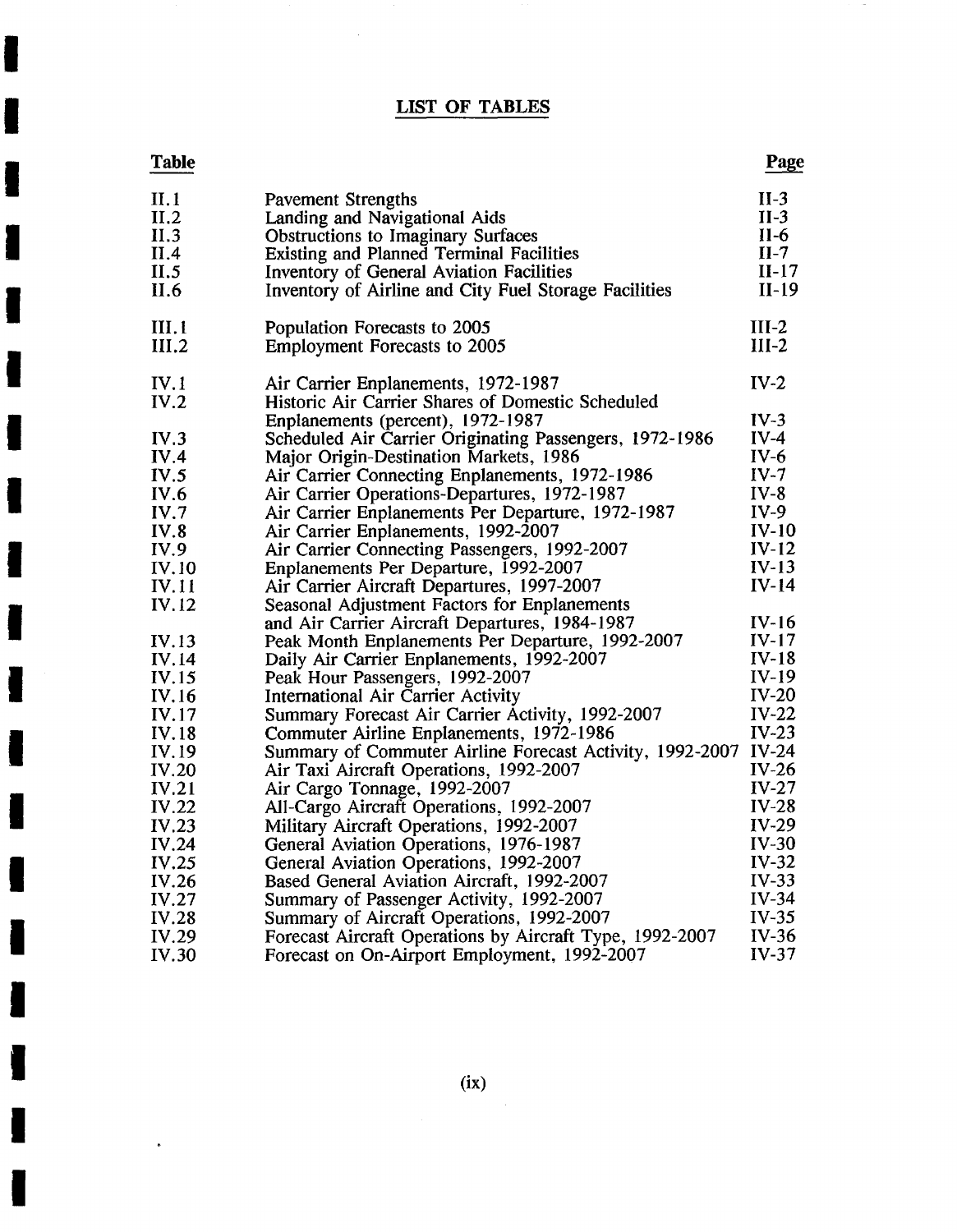## LIST OF TABLES (Cont'd)

**I** 

**I** 

**I** 

**I** 

**I** 

**I** 

**I** 

**I** 

**I** 

**I** 

**I** 

**I** 

**I** 

**I** 

**I** 

**I** 

**I** 

**I** 

**I** 

| Table            |                                                                                           | Page      |
|------------------|-------------------------------------------------------------------------------------------|-----------|
| V.1              | Aircraft Operations Forecasts for 1988 and 2007                                           | $V-3$     |
| V <sub>1</sub> 2 | Aircraft Mix, 1988 and 2007                                                               | $V-4$     |
| V.3              | Hourly Runway Capacity, 1988 and 2007                                                     | $V-5$     |
| V.4              | Annual Service Volume, 1988 and 2007                                                      | $V-6$     |
| V.5              | Aircraft Delays and Delay Costs                                                           | $V-T$     |
| V.6              | Total Annual Costs of Aircraft and Passenger Delays                                       | $V-7$     |
| V.7              | Runway Wind Coverage                                                                      | $V-11$    |
| VI.1             | Aircraft Gates (1987) - By Terminal/Aircraft Type                                         | $VI-2$    |
| VI.2             | Turbo-Jet Air Carrier Forecasted Gate Requirements/Mix                                    | $VI-3$    |
| VI.3<br>VI.4     | Summary of Gate Requirements                                                              | $VI-6$    |
|                  | FIS Facilities Required to Serve 400 Deplaning<br>Passengers Per Hour                     | $VI-10$   |
| VII.1            | Air Cargo Building Requirements, 1986-2007                                                | $VII-2$   |
| VIII.1           | Entrance Roadway Capacity                                                                 | VIII-3    |
| VIII.2           | <b>Curbside Requirements</b>                                                              | VIII-6    |
| VIII.3           | <b>On-Airport Parking Requirements</b>                                                    | VIII-8    |
| VIII.4           | Distribution of Public Parking Requirements, 2007                                         | VIII-9    |
| VIII.5           | Recommended Public Parking Program, 2007                                                  | $VIII-11$ |
| IX.1             | Summary Comparison of Alternatives for Third                                              |           |
|                  | Parallel Runway                                                                           | $IX-2$    |
| IX.2             | Comparison of Alternative Location for Additional                                         |           |
|                  | <b>Crossover Taxiway Locations</b>                                                        | $IX-5$    |
| X.1              | Summary of Gate Requirements and Potential Concourse                                      |           |
|                  | Locations, 1992-2007                                                                      | $X-2$     |
| X.2              | Order of Magnitude Costs - Terminal T-3 Expansion                                         | $X-5$     |
| X.3              | Summary Evaluation of Alternatives for Development                                        |           |
| X.4              | of Terminal T-3                                                                           | $X-8$     |
|                  | Summary Evaluation of Alternative Locations for<br><b>International Arrivals Facility</b> | $X-12$    |
|                  |                                                                                           |           |
| XIII.1           | General Evaluation - Alternative Sites for Relocation<br>of ANG Facility                  | $XIII-5$  |
|                  |                                                                                           |           |
| XV.1             | Development Costs by Phase, Terminal Construction                                         | XV-3      |
| XV.2             | Development Costs by Phase, Land Acquisition                                              | $XV-4$    |
| XV.3             | Development Costs by Phase, Roadways and Parking                                          | $XV-5$    |
| XV.4             | Development Costs by Phase, Airfield                                                      | $XV-6$    |
| XV.5             | Development Costs by Phase, Navigational Aids                                             | XV-7      |
| XV.6             | Development Costs by Phase, Other Projects                                                | $XV-8$    |
| XV.7             | Total Development Costs, by Phase                                                         | XV-9      |

 $\mathbf{I}$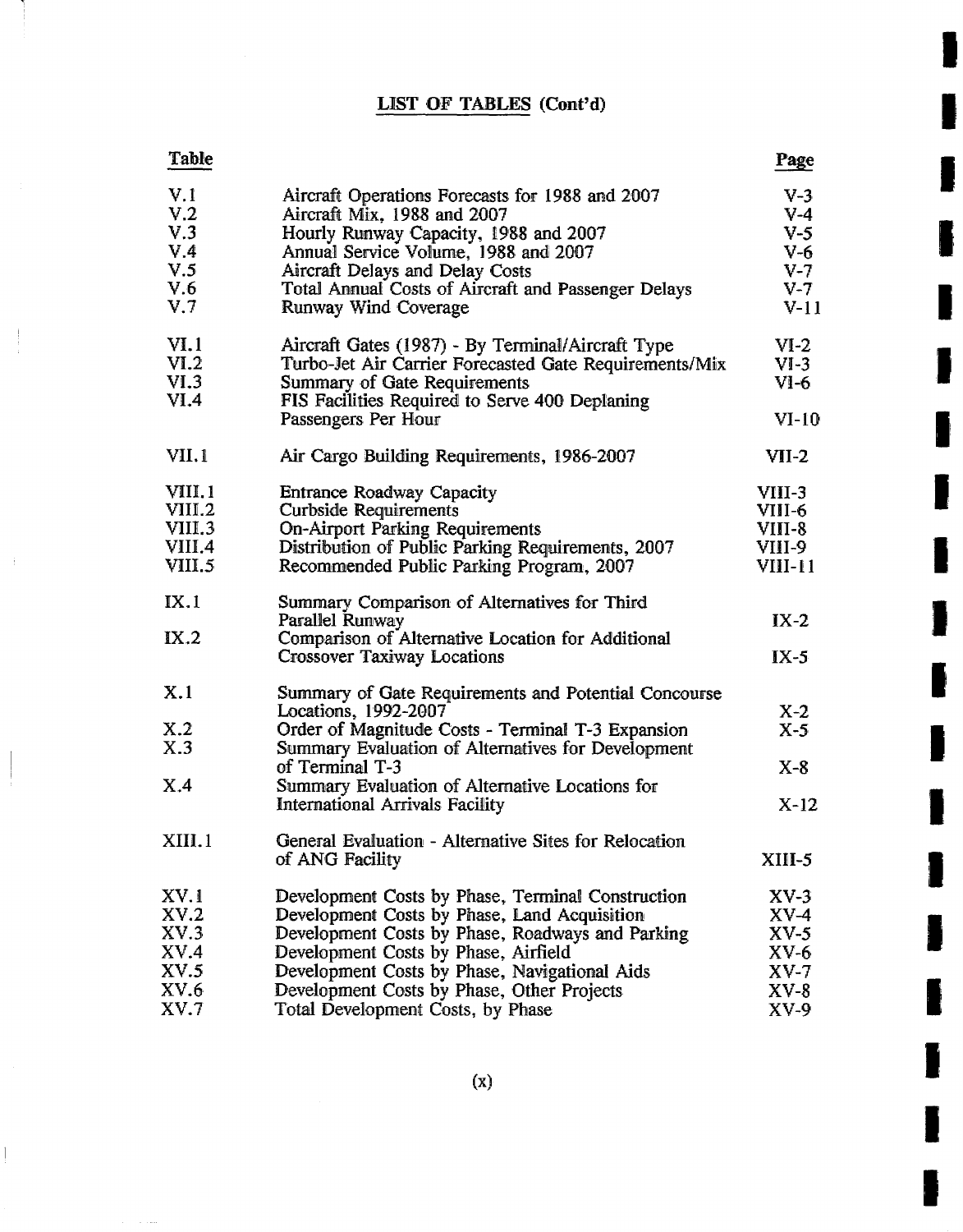### LIST OF TABLES (Cont'd)

## **Table**

**I** 

**I** 

**I** 

**I** 

**I** 

**I** 

**I** 

**I** 

**I** 

**I** 

**I** 

**I** 

**I** 

**I** 

**I** 

**I** 

**I** 

| $A-1$ | Runway Length Requirements (Full Load)                  | $A-1$ |
|-------|---------------------------------------------------------|-------|
| $A-2$ | Runway Length Requirements (Average Load)               | $A-2$ |
| $A-3$ | Percent of Aircraft Fleet Accommodated by Alternative   |       |
|       | Runway Lengths (Full Load)                              | $A-3$ |
| $A-4$ | Percent of Aircraft Fleet Accommodated by Alternative   |       |
|       | Runway Lengths (Average Load)                           | $A-4$ |
| $A-5$ | Runway Length Requirements for Long-Range and Inter-    |       |
|       | national Flights (Full Load)                            | $A-5$ |
| $A-6$ | Runway Length Requirements for Long-Range and Inter-    |       |
|       | national Flights (Average Load)                         | $A-6$ |
| $A-7$ | Runway Length Requirements - Maximum Takeoff Weights    | $A-7$ |
| $B-1$ | Terminal Facility Deficiencies, Terminal 1              | $B-1$ |
| $B-2$ | Terminal Facility Deficiencies, Terminal 2              | $B-2$ |
| $B-3$ | Terminal Facility Deficiencies, Terminal 3              | $B-3$ |
| $B-4$ | Terminal Facility Deficiencies, Terminal 4              | $B-4$ |
| $B-5$ | Terminal Facility Deficiencies, Terminal 3 - Scenario 2 | $B-5$ |
| $B-6$ | Terminal Facility Deficiencies, Terminal 4 - Scenario 2 | $B-6$ |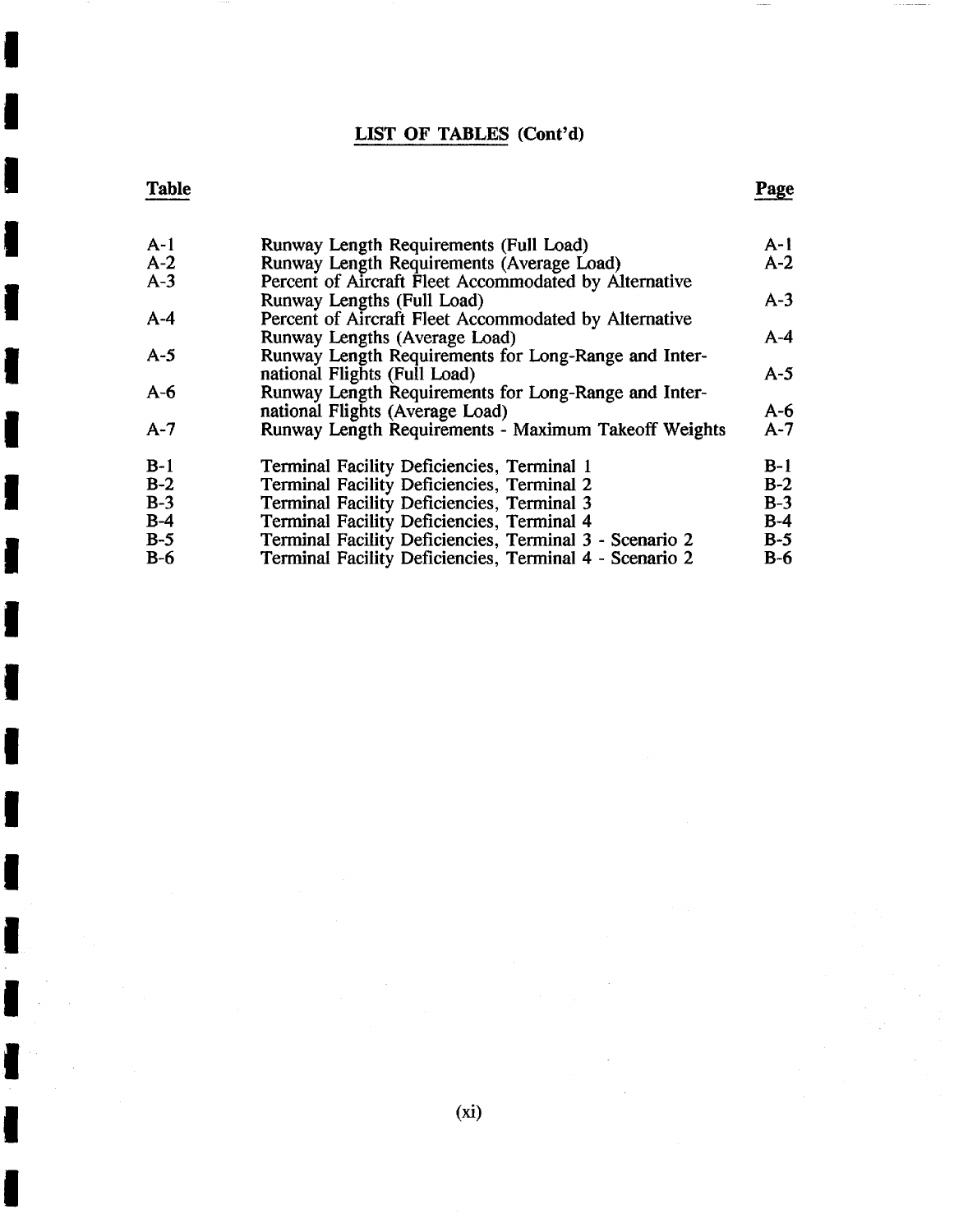### LIST OF FIGURES

 $\cdots$ 

 $\bar{\chi}$ 

| <b>Figure</b>    |                                                                                                      | <b>Following</b><br><b>Page</b> |
|------------------|------------------------------------------------------------------------------------------------------|---------------------------------|
| $II-1$           | <b>Existing Airport Facilities</b>                                                                   | $II-2$                          |
| $II-2$           | <b>Existing Terminal Facilities</b>                                                                  | $II-6$                          |
| $II-3$           | Airport Access System and Parking Facilities                                                         | $II-12$                         |
| $II-4$           | <b>Arrival and Departure Routes</b>                                                                  | $II-22$                         |
| $III-1$          | Opportunities and Constraints, Airport Vicinity                                                      | $III-6$                         |
| $IV-1$           | Annual Operations, 1978-2007                                                                         | $IV-32$                         |
| $IV-2$           | Annual Passengers, 1978-2007                                                                         | $IV-32$                         |
| $V-1$            | All-Weather Wind Rose                                                                                | $V-10$                          |
| $IX-1$<br>$IX-2$ | Alternative Layouts, East End of Proposed Third Parallel<br>Runway<br>Proposed Airfield Improvements | $IX-2$<br>$IX-4$                |
| $X-1$            | Alternative Locations, Third Concourse on Terminal Three                                             | $X-2$                           |
| $X-2$            | Phasing of Concourse Construction, Terminal Four                                                     | $X-4$                           |
| $X-3$            | Alternative Locations, International Arrivals Facilities                                             | $X-10$                          |
| $XI-1$           | <b>ATC Tower Location Analysis</b>                                                                   | $XI-6$                          |
| $XI-2$           | Layout, West End of Airport                                                                          | $XI-6$                          |
| $XII-1$          | East End Access System                                                                               | $XII-2$                         |
| $XII-2$          | West End Access System, Pre-Year 2000                                                                | $XII-2$                         |
| $XII-3$          | West End Access System, Post-Year 2000                                                               | $XII-2$                         |
| $XII-4$          | Central Area - Interim Road System                                                                   | $XII-4$                         |
| $XIII-1$         | ANG Facility and Proposed Runway Alignment                                                           | $XIII-2$                        |
| XIV-1            | Areas to be Acquired                                                                                 | $XIV-2$                         |
| $XIV-2$          | <b>Airport Land Use Concept</b>                                                                      | $XIV-2$                         |
| $XIV-3$          | Major Projects Scheduled, 1989-2007                                                                  | $XIV-2$                         |

### **Chapter XVI**

**I** 

**I** 

**I** 

**I** 

**!** 

**I** 

**I** 

**I** 

**I** 

**I** 

**I** 

**I** 

**i** 

**!** 

**I** 

**I** 

**I** 

i

Airport Layout Plan Terminal Area Plan General Aviation Area Plan FAR Part 77 Surfaces Approach & Clear Zones, Runway 8L-26R Approach & Clear Zones, Runway 8R-26L Approach & Clear Zones, New Runway